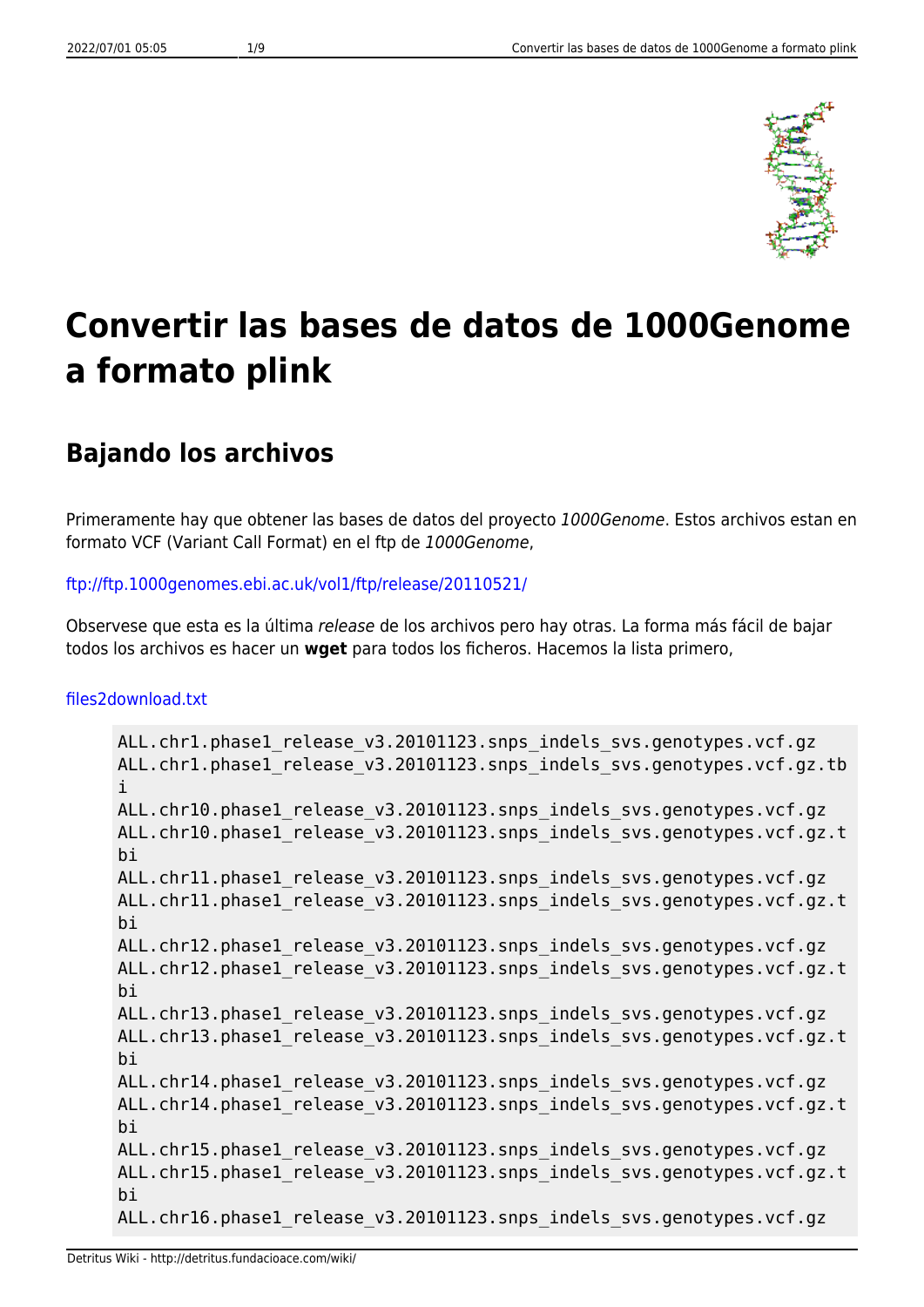ALL.chr16.phase1 release v3.20101123.snps indels svs.genotypes.vcf.gz.t bi ALL.chr17.phase1 release v3.20101123.snps indels svs.genotypes.vcf.gz ALL.chr17.phase1 release v3.20101123.snps indels svs.genotypes.vcf.gz.t bi ALL.chr18.phase1 release v3.20101123.snps indels svs.genotypes.vcf.gz ALL.chr18.phase1\_release\_v3.20101123.snps\_indels\_svs.genotypes.vcf.gz.t bi ALL.chr19.phase1 release v3.20101123.snps indels svs.genotypes.vcf.gz ALL.chr19.phase1 release v3.20101123.snps indels svs.genotypes.vcf.gz.t bi ALL.chr2.phase1\_release\_v3.20101123.snps\_indels\_svs.genotypes.vcf.gz ALL.chr2.phase1 release v3.20101123.snps indels svs.genotypes.vcf.gz.tb i ALL.chr20.phase1 release v3.20101123.snps indels svs.genotypes.vcf.gz ALL.chr20.phase1 release v3.20101123.snps indels svs.genotypes.vcf.gz.t bi ALL.chr21.phase1 release v3.20101123.snps indels svs.genotypes.vcf.gz ALL.chr21.phase1 release v3.20101123.snps indels svs.genotypes.vcf.gz.t bi ALL.chr22.phase1 release v3.20101123.snps indels svs.genotypes.vcf.gz ALL.chr22.phase1 release v3.20101123.snps indels svs.genotypes.vcf.gz.t bi ALL.chr3.phase1 release v3.20101123.snps indels svs.genotypes.vcf.gz ALL.chr3.phase1\_release\_v3.20101123.snps\_indels\_svs.genotypes.vcf.gz.tb i ALL.chr4.phase1 release v3.20101123.snps indels svs.genotypes.vcf.gz ALL.chr4.phase1 release v3.20101123.snps indels svs.genotypes.vcf.gz.tb i ALL.chr5.phase1 release v3.20101123.snps indels svs.genotypes.vcf.gz ALL.chr5.phase1 release v3.20101123.snps indels svs.genotypes.vcf.gz.tb i ALL.chr6.phase1 release v3.20101123.snps indels svs.genotypes.vcf.gz ALL.chr6.phase1 release v3.20101123.snps indels svs.genotypes.vcf.gz.tb i ALL.chr7.phase1 release v3.20101123.snps indels svs.genotypes.vcf.gz ALL.chr7.phase1 release v3.20101123.snps indels svs.genotypes.vcf.gz.tb i ALL.chr8.phase1\_release\_v3.20101123.snps\_indels\_svs.genotypes.vcf.gz ALL.chr8.phase1\_release\_v3.20101123.snps\_indels\_svs.genotypes.vcf.gz.tb i ALL.chr9.phase1 release v3.20101123.snps indels svs.genotypes.vcf.gz ALL.chr9.phase1 release v3.20101123.snps indels svs.genotypes.vcf.gz.tb i

**Nota:** Los archivos .tbi son los indices que usan las herramientas de procesamiento de VCF para poder leer mas rapidos las DBs. Los he puesto aqui para que no sorprenda su existencia.

y despues la bajamos,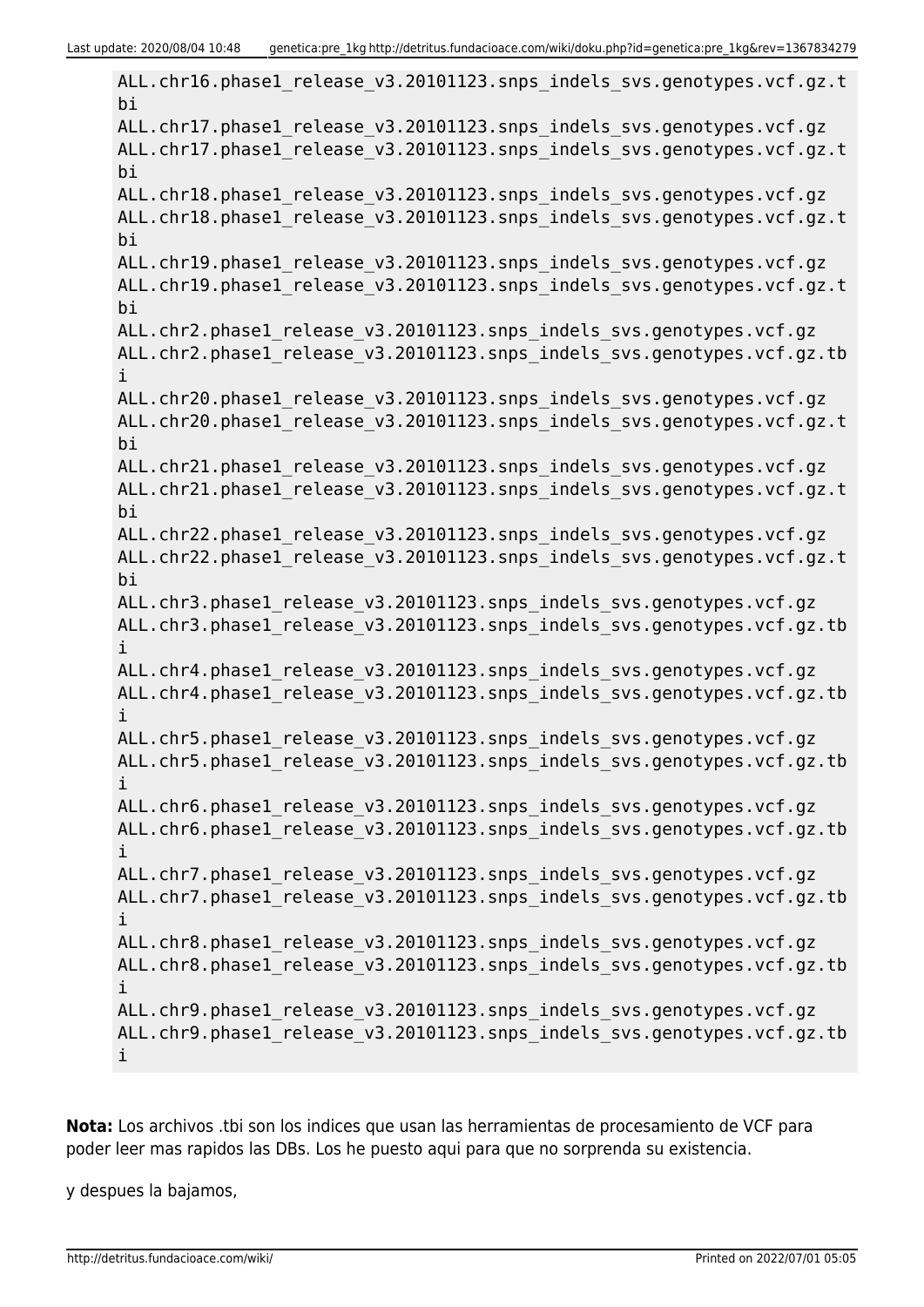```
alias fget='wget -U "Mozilla/5.0 (X11; Linux x86_64; rv:10.0.11)
Gecko/20121121 Firefox/10.0.11"';
for x in `cat files2download.txt`; do fget
ftp://ftp.1000genomes.ebi.ac.uk/vol1/ftp/release/20110521/$x ; done
```
## **Convirtiendo con vcf\_to\_ped\_converter.pl**

Una vez que tengamos los archivos vamos a buscar los conversores necesarios. La descripcion de como se convierte puede verse en <http://www.1000genomes.org/faq/can-i-convert-vcf-files-plinkped-format>

Hay dos scripts que son necesarios vcf to ped converter.pl y tabix. El primero es un script de perl cuya ultima version puede obtenerse de, [ftp://ftp.1000genomes.ebi.ac.uk/vol1/ftp/technical/browser/vcf\\_to\\_ped\\_converter/](ftp://ftp.1000genomes.ebi.ac.uk/vol1/ftp/technical/browser/vcf_to_ped_converter/)

El segundo es un paquete que forma parte de las [SAM Tools](http://samtools.sourceforge.net/) y que puede bajarse de [http://sourceforge.net/projects/samtools/files/tabix/.](http://sourceforge.net/projects/samtools/files/tabix/) La pagina de manual esa en <http://samtools.sourceforge.net/tabix.shtml>. Una vez bajado y **compilado** se debe configurar el PATH del usuario para que se tenga acceso a el. Todo esto está hecho en **detritus** y lo que faltaria por usuario es añadir el PATH al archivo ~/.bash profile. Algo así,

PATH=\$PATH:/opt/tabix

Cuando se intenta convertir los archivos que se han bajado da un error,

```
$ /opt/gntics/vcf_to_ped_convert.pl -vcf
/media/1000Genome/ALL.chr1.phase1 release v3.20101123.snps indels svs.genoty
pes.vcf.gz -sample_panel_file
/media/1000Genome/phase1_integrated_calls.20101123.ALL.panel -population CEU
-region 1:10583-249239465
[tabix] the index file either does not exist or is older than the vcf file.
Please reindex.
tabix exited with status 1 at /opt/gntics/vcf_to_ped_convert.pl line 198.
```
Lo que esta diciendo es que hay que reindexar el archivo. Esto se hace con,

```
tabix -p vcf
/media/1000Genome/ALL.chr1.phase1 release v3.20101123.snps indels svs.genoty
pes.vcf.gz
```
Despues de esto ya es posible convertir el archivo a formato ped,

```
$ /opt/gntics/vcf_to_ped_convert.pl -vcf
/media/1000Genome/ALL.chr1.phase1 release v3.20101123.snps indels svs.genoty
pes.vcf.gz -sample_panel_file
/media/1000Genome/phase1_integrated_calls.20101123.ALL.panel -population CEU
-population TSI -population IBS -region 1:10583-249239465
Created 1_10583-249239465.info and 1_10583-249239465.ped
```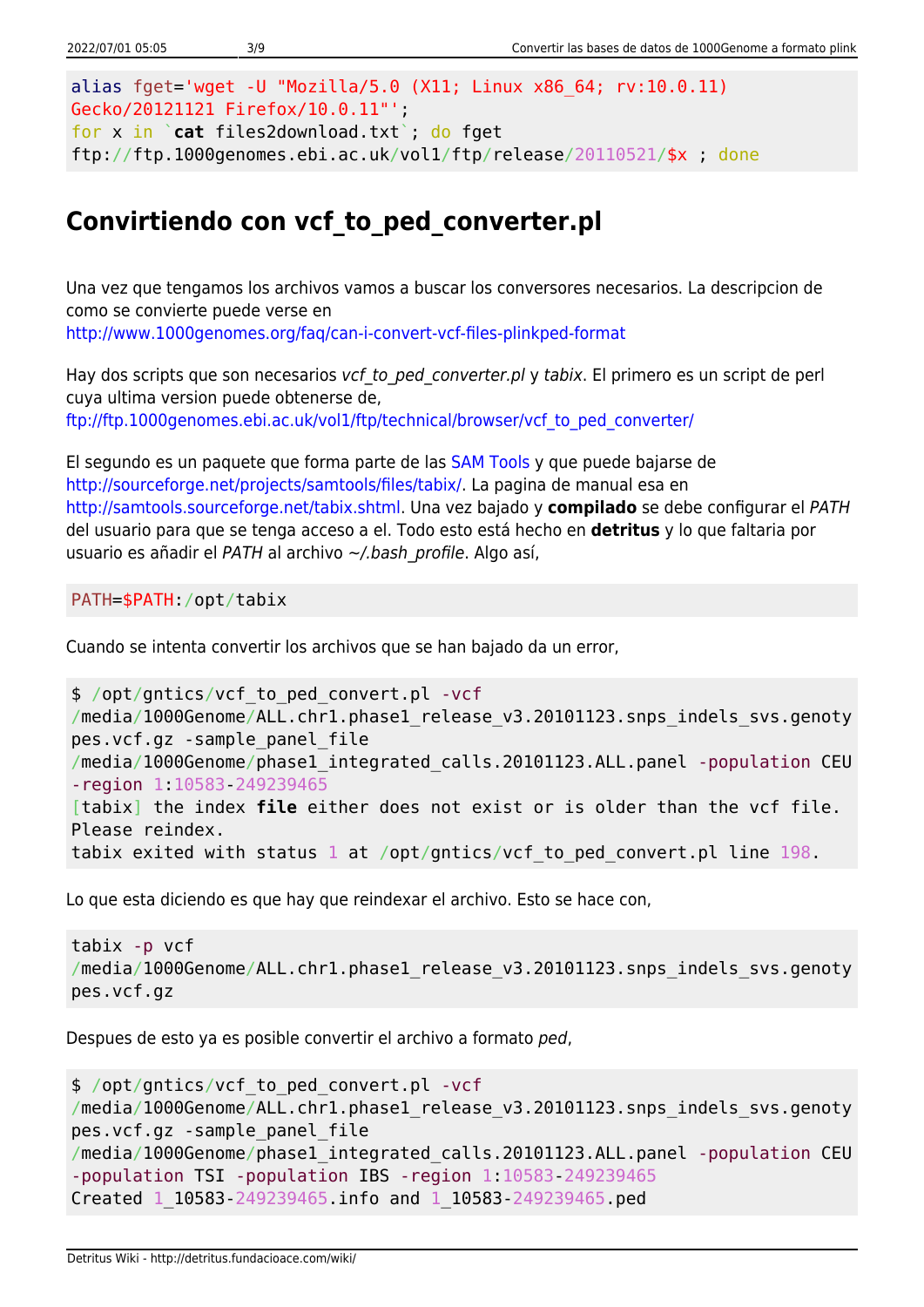Aqui ya casi hemos terminado. Falta sólo convertir el archivo .info a un archivo .map. Esto se hace,

**awk** {'print "1 "\$1" 0 "\$2'} 1\_10583-249239465.info > 1\_10583-249239465.map

#### **batching**

Reindex:

```
for x in `cat files2download.txt | grep -v tbi`; do tabix -f -p vcf $x; done
```
Convert:

```
for x in `cat files2download.txt | grep -v tbi`;
do
chr=$(echo $x | sed 's/.*chr\(.*\)\.phase.*/\1/');
p0=$(zcat $x | grep "^$chr" | head -n 1 | awk {'print $2'});
pf=$(zcat $x | tail -n 1 | awk {'print $2'});
/opt/gntics/vcf to ped convert.pl -vcf *x -sample panel file
phase1_integrated_calls.20101123.ALL.panel -population CEU -population TSI -
population IBS -region $chr:$p0-$pf;
done;
```
info2map:

```
for x in *. info;
do
chr=$(echo $x | awk -F"_" {'print $1'});
awk -v chr="$chr" {'print chr" "$1" 0 "$2'} $x > ${x%.info}.map;
done;
```
### **Convirtiendo con VCFtools**

[VCFtools](http://vcftools.sourceforge.net/index.html) es una herramienta para manipular los archivos VCF. Entre otras cosas permite convertir a otros formatos tal y como se indica en la [documentacion.](http://vcftools.sourceforge.net/options.html) Tras bajar y **compilar** este paquete ha de añadirse al PATH del usuario en ~/.bash\_profile,

```
PATH=$PATH:/opt/vcftools_0.1.10/bin
```
Despues ejecutamos la conversión a tped, (la conversion a ped da problemas)

```
vcftools --gzvcf
ALL.chr9.phase1_release_v3.20101123.snps_indels_svs.genotypes.vcf.gz --
plink-tped --out chr9
```
y hacemos la traspuesta al mismo tiempo que el binario

plink --tped chr9.tped --tfam chr9.tfam --alleleACGT --make-bed --out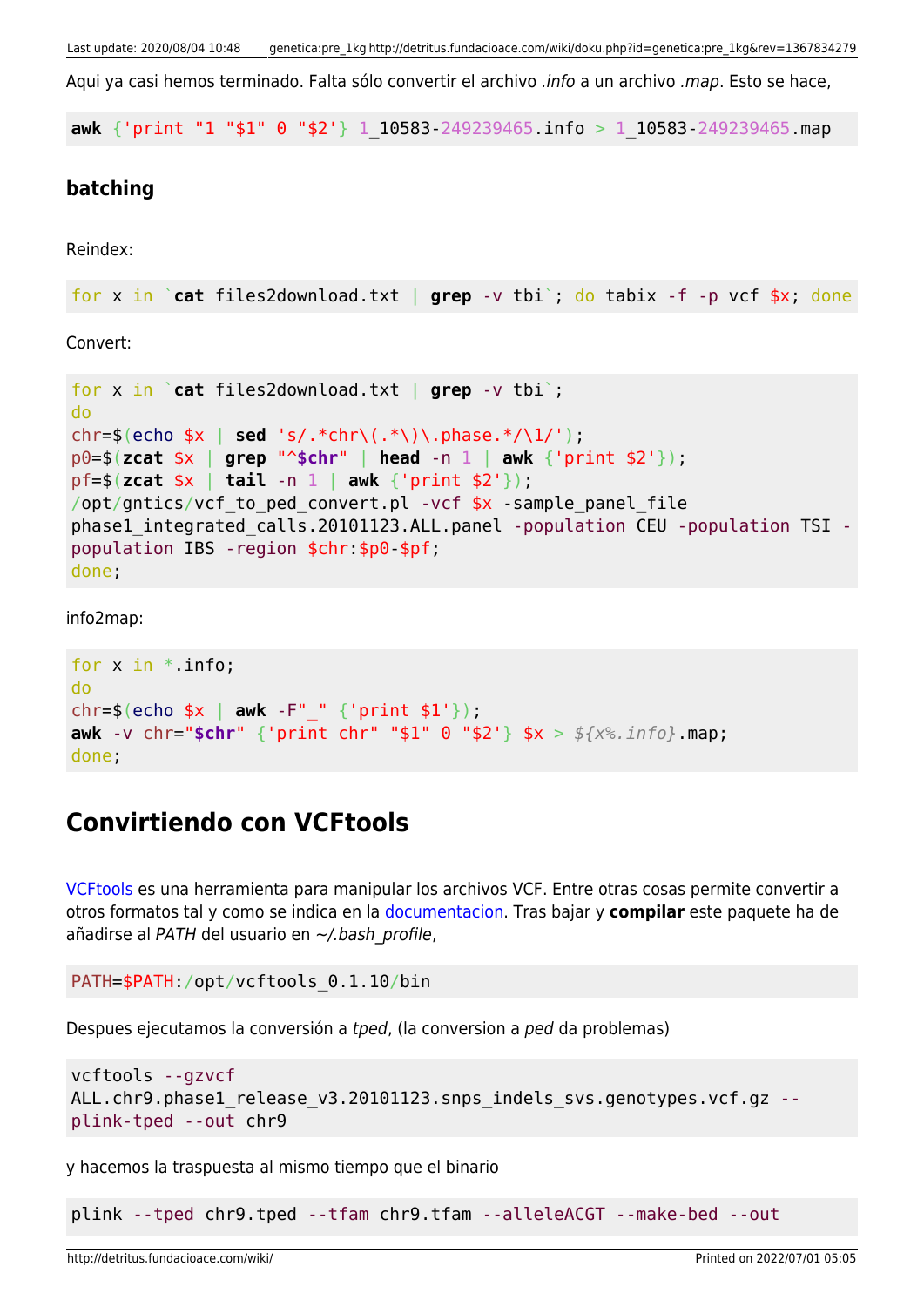#### chr9\_ok

#### **Ventajas**

- Puede convertirse **todo** el archivo vcf, no hay que especificar la poblacion.
- Tampoco hay que especificar las regiones a convertir.

#### **Desventajas**

• No hay una forma clara de especificar la poblacion target por lo que en principio hay que procesar todo junto (La cosa va a tardar bastante mas)

#### **batching**

Para correr esto por todos los archivos,

```
for x in `cat files2download.txt | grep -v tbi`;
do
chr=$(echo $x | sed 's/.*chr\(.*\)\.phase.*/\1/');
vcftools --gzvcf $x --plink-tped --out chr${chr}_tmp;
plink --tped chr${chr}_tmp.tped --tfam chr${chr}_tmp.tfam --alleleACGT --
make-bed --out all_chr${chr};
rm -rf chr${chr}_tmp.*;
done;
```
## **Preprocesando con plink**

Primero hay que recodificar los alelos a ACGT y de paso los pasamos a binario (solo es necesario si hemos converitdo con el primer metodo)

**Cuidado:** Hay que garantizar que el orden de los archivos sea el correcto para que el archivo resultante empiece por el cromosoma 1

```
for x in * ped;
do
plink --file ${x%.ped} --out ${x%.ped} --alleleACGT --make-bed;
done;
```
Vamos a intentar juntarlos todos

```
afr=(`ls -v all_chr*.bed`);
for (( i=1; i<${#afr[@]}; i++ ));
do
x=${afr[$i]};
echo "${x} ${x%.bed}.bim ${x%.bed}.fam" >> allfiles.txt;
done;
x=${afr[0]};
plink --bfile ${x%.bed} --merge-list allfiles.txt --make-bed --out
```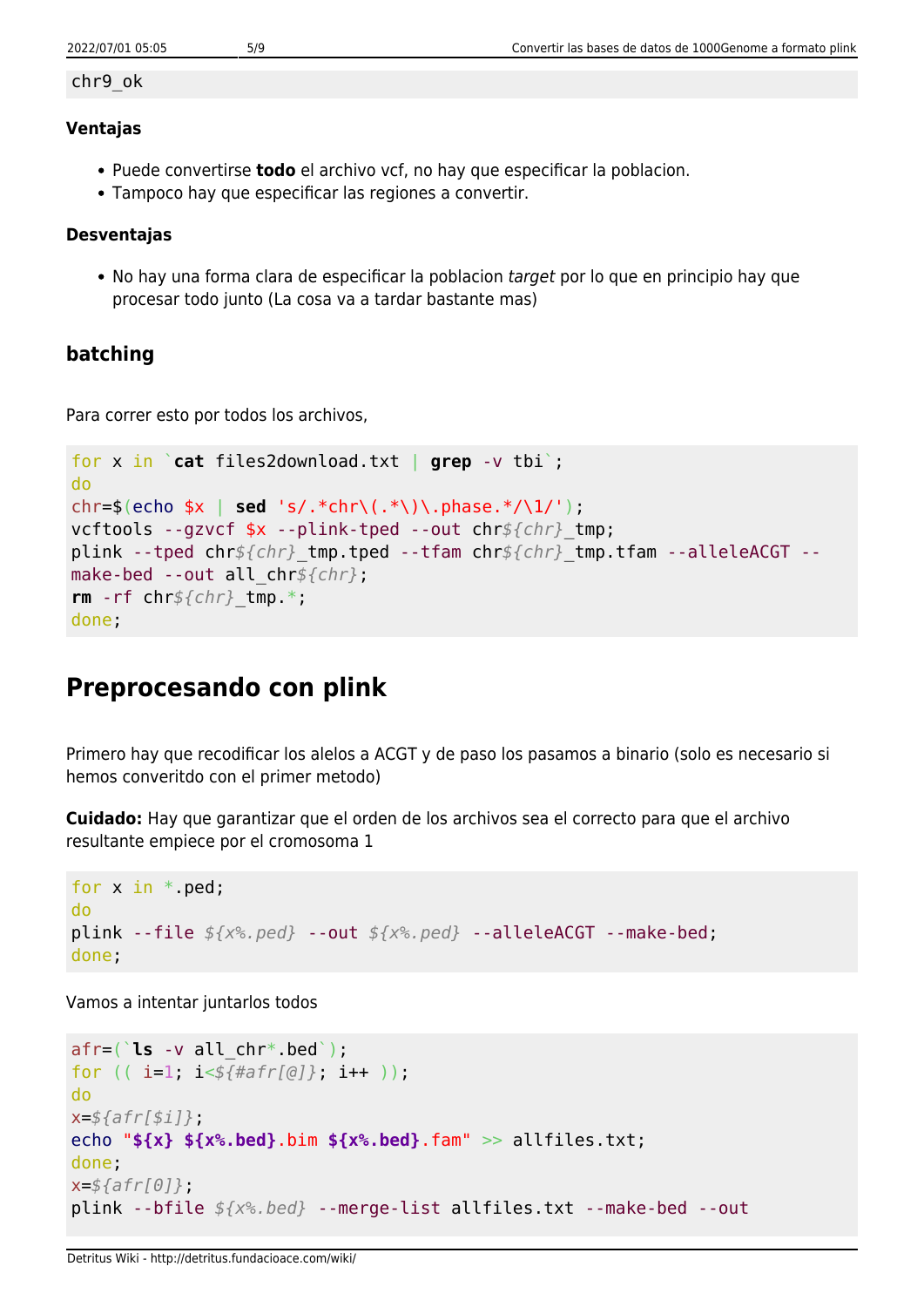1000genome\_CEU\_merged

### **y ya ta**

Ahora hay que seguir fundiendo la DB que tenemos con nuestros datos: [para poder imputar](http://detritus.fundacioace.com/wiki/doku.php?id=genetica:plink_1kg_impute)

### **porqueria que puede pasar**

#### **DUPLICATE MARKERS FOUND**

```
$ vcftools --gzvcf
/media/1000Genome/ALL.chr22.phase1_release_v3.20101123.snps_indels_svs.genot
ypes.vcf.gz --plink-tped --out chr22_tmp && plink --tped chr22_tmp.tped --
tfam chr22_tmp.tfam --alleleACGT --make-bed --out all_chr22 && rm -rf
chr22 tmp.*VCFtools - v0.1.10
(C) Adam Auton 2009
Parameters as interpreted:
     --gzvcf
/media/1000Genome/ALL.chr22.phase1 release v3.20101123.snps_indels_svs.genot
ypes.vcf.gz
     --out chr22_tmp
     --plink-tped
Using zlib version: 1.2.3
Versions of zlib >= 1.2.4 will be *much* faster when reading zipped VCF
files.
Reading Index file.
File contains 494328 entries and 1092 individuals.
Applying Required Filters.
After filtering, kept 1092 out of 1092 Individuals
After filtering, kept 494328 out of a possible 494328 Sites
Writing PLINK TPED file ... Writing PLINK TFAM file ... Done.
Run Time = 1231.00 seconds@----------------------------------------------------------@
        PLINK! | v1.07 | 10/Aug/2009
|----------------------------------------------------------|
   | (C) 2009 Shaun Purcell, GNU General Public License, v2 |
|----------------------------------------------------------|
 For documentation, citation & bug-report instructions:
         | http://pngu.mgh.harvard.edu/purcell/plink/ |
@----------------------------------------------------------@
Web-based version check ( --noweb to skip )
```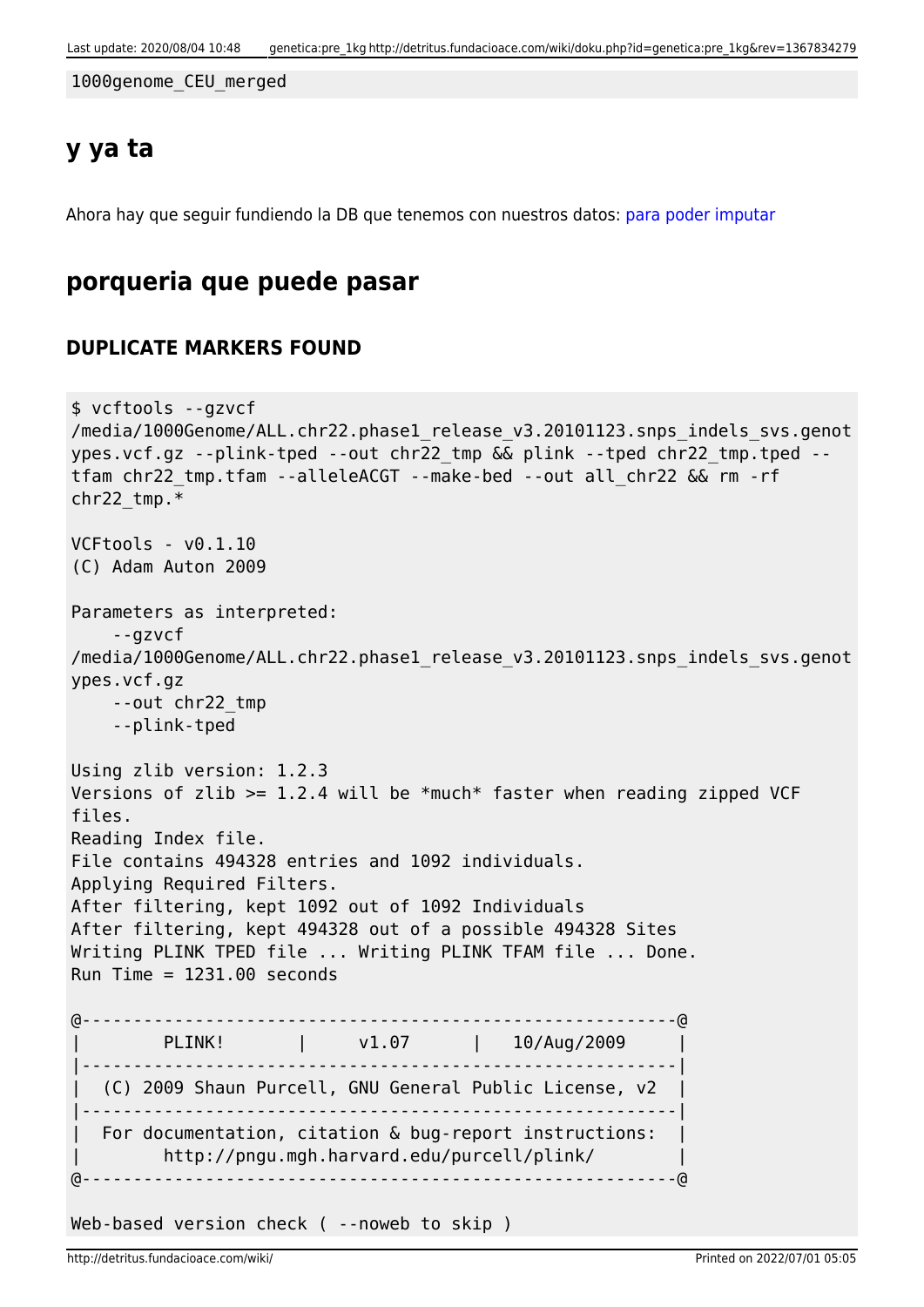Connecting to web... OK, v1.07 is current Writing this text to log file [ all chr22.log ] Analysis started: Thu May 2 09:37:16 2013 Options in effect: --tped chr22\_tmp.tped --tfam chr22\_tmp.tfam --alleleACGT --make-bed --out all\_chr22 Reading pedigree information from [ chr22 tmp.tfam ] 1092 individuals read from [ chr22 tmp.tfam ] 0 individuals with nonmissing phenotypes Assuming a disease phenotype (1=unaff, 2=aff, 0=miss) Missing phenotype value is also -9 0 cases, 0 controls and 1092 missing 0 males, 0 females, and 1092 of unspecified sex Warning, found 1092 individuals with ambiguous sex codes Writing list of these individuals to [ all chr22.nosex ] 494328 (of 494328) markers to be included from [ chr22\_tmp.tped ] \*\*\* WARNING \*\*\* DUPLICATE MARKERS FOUND \*\*\* Duplicate marker name found: [ rs11457237 ] Duplicate marker name found: [ rs113940759 ] Duplicate marker name found: [ rs71904485 ] Before frequency and genotyping pruning, there are 494328 SNPs 1092 founders and 0 non-founders found Total genotyping rate in remaining individuals is 1 0 SNPs failed missingness test ( GENO > 1 ) 0 SNPs failed frequency test (MAF < 0 ) After frequency and genotyping pruning, there are 494328 SNPs After filtering, 0 cases, 0 controls and 1092 missing After filtering, 0 males, 0 females, and 1092 of unspecified sex Writing pedigree information to [ all chr22.fam ] Writing map (extended format) information to [ all chr22.bim ] Writing genotype bitfile to [ all chr22.bed ] Using (default) SNP-major mode Analysis finished: Thu May 2 09:41:48 2013

asi que voy y lo convierto a ascii. <code bash> \$ plink -bfile all chr22 -recode -out all chr22  $\leq$  $\leq$ eode $\geq$ 

Edito a mano los marcadores dobles ( **En el mismo .bim** ) y pongo una b al segundo. Ejemplo:

22 rs11457237 0 34030843 22 rs11457237b 0 34030846

Ahora deja ver si son el mismo, <code> \$ plink -file all chr22 -twolocus rs11457237a rs11457237b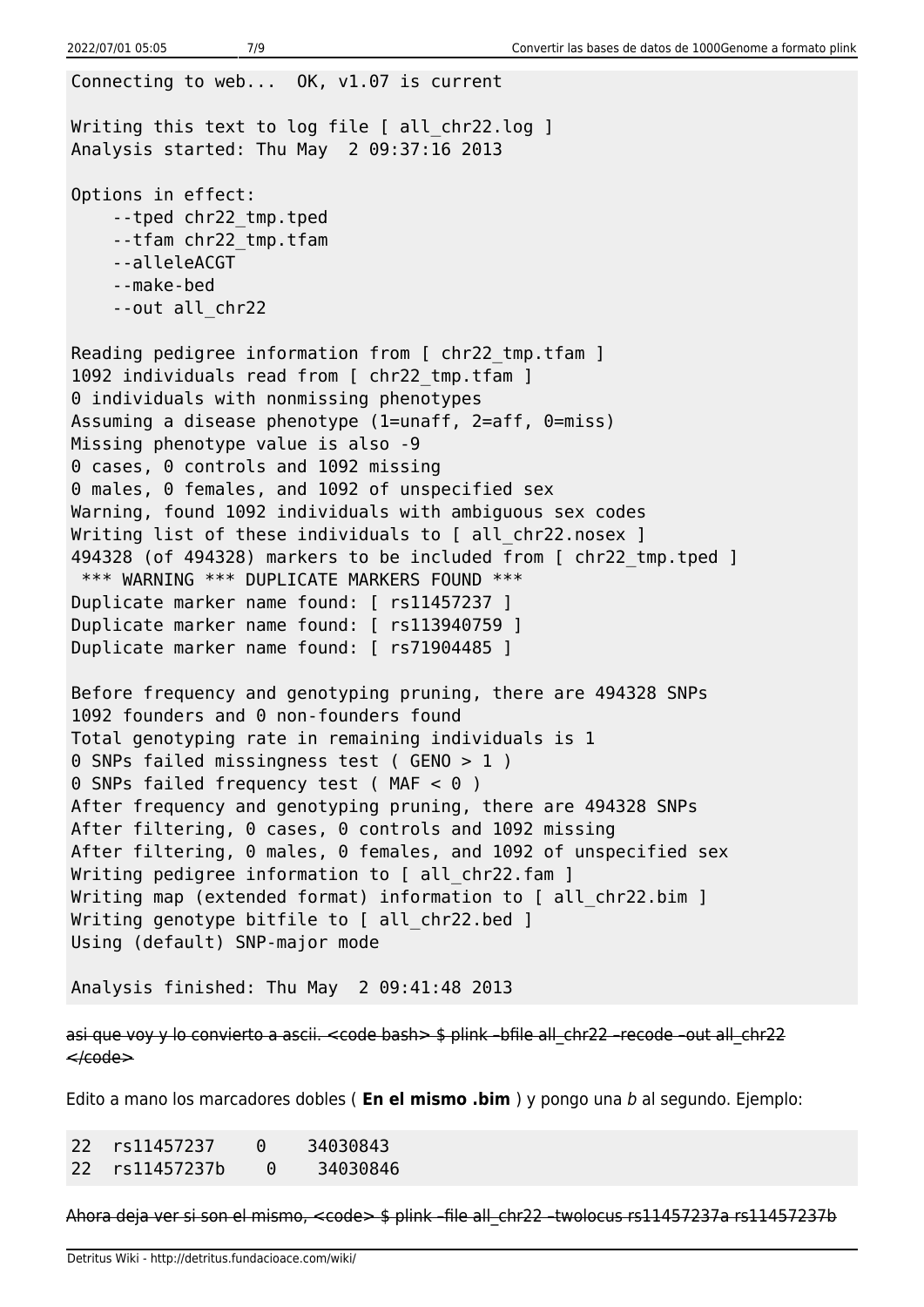```
-\text{allow-no-sex} \leq \text{code>}
```
Bueno esta parte no la entendi asi que voy a borrar uno de los duplicados utilizando el criterio loreal (Because I'm worth it).

\$ cat rmsnps.txt rs11457237b rs113940759b rs71904485b \$ plink --bfile all\_chr10 --merge-list allfiles.txt --make-bed --out 1000genome\_all\_merged --exclude rmsnps.txt --allow-no-sex @----------------------------------------------------------@ PLINK! | v1.07 | 10/Aug/2009 |----------------------------------------------------------| | (C) 2009 Shaun Purcell, GNU General Public License, v2 | |----------------------------------------------------------| For documentation, citation & bug-report instructions: | http://pngu.mgh.harvard.edu/purcell/plink/ | @----------------------------------------------------------@ Web-based version check ( --noweb to skip ) Recent cached web-check found... OK, v1.07 is current Writing this text to log file [ 1000genome all merged.log ] Analysis started: Fri May 3 12:56:36 2013 Options in effect: --bfile all\_chr10 --merge-list allfiles.txt --make-bed --out 1000genome\_all\_merged --exclude rmsnps.txt --allow-no-sex Reading map (extended format) from [ all chr10.bim ] 1882663 markers to be included from [ all\_chr10.bim ] Reading pedigree information from [ all chr10.fam ] 1092 individuals read from [ all\_chr10.fam ] 0 individuals with nonmissing phenotypes Assuming a disease phenotype (1=unaff, 2=aff, 0=miss) Missing phenotype value is also -9 0 cases, 0 controls and 1092 missing 0 males, 0 females, and 1092 of unspecified sex Warning, found 1092 individuals with ambiguous sex codes Writing list of these individuals to [ 1000genome all merged.nosex ] Reading genotype bitfile from [ all chr10.bed ] Detected that binary PED file is v1.00 SNP-major mode Using merge mode 1 : consensus call (default) Detected that binary PED file is v1.00 SNP-major mode